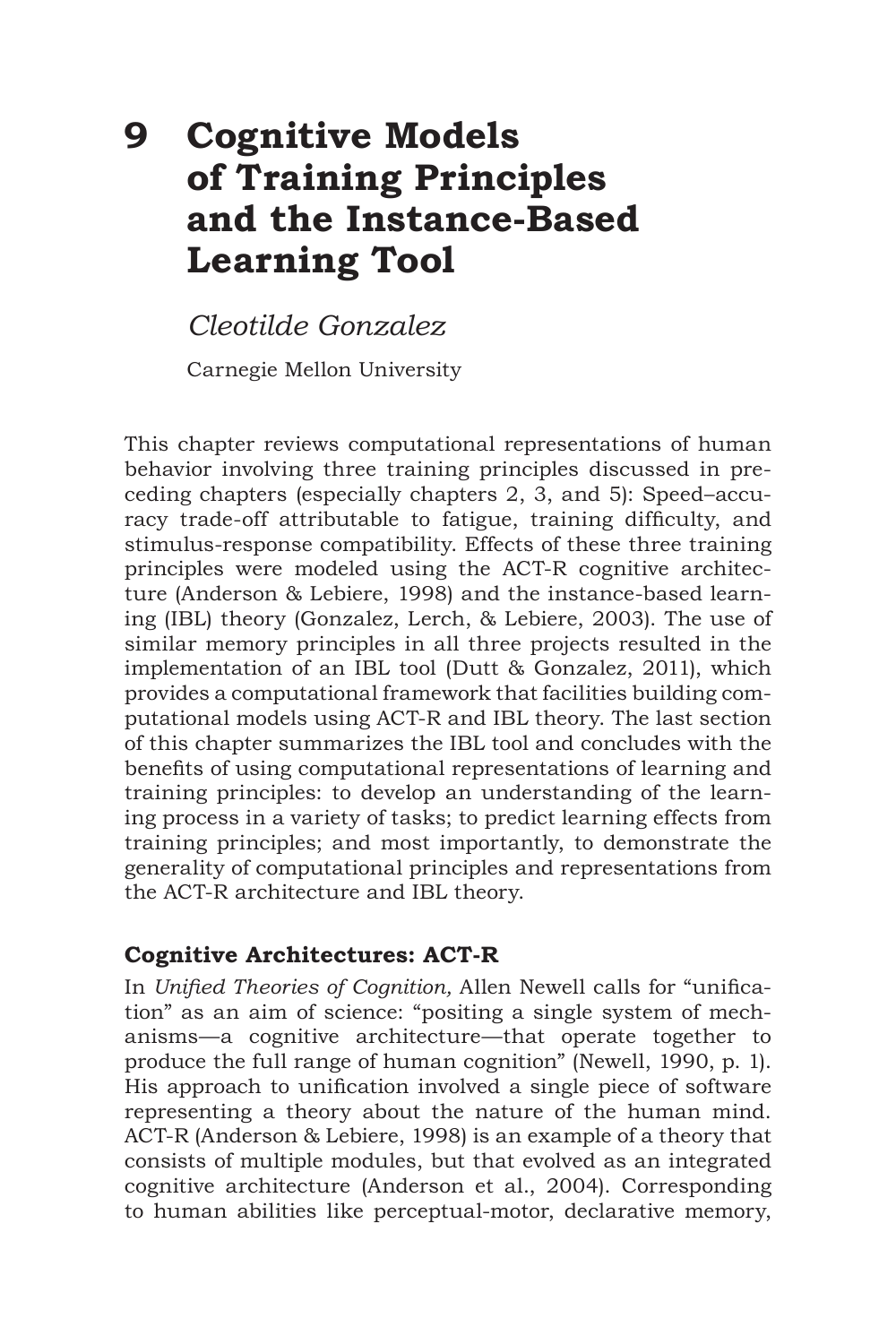and the goal, the modules may help make particular predictions about human behavior (Anderson et al., 2004).

ACT-R can be conceptualized as a toolbox of cognitive processes, and a cognitive model is a particular computational representation of the processes involved in executing a concrete task. When a task is to be performed, different cognitive processes may be required in different sequences, along with different intensities and durations to accomplish a task. Thus, a cognitive modeler makes the difficult decisions of which particular sequences are needed. Up to this point, there has been little theory to guide the modeler. In reference to models of human learning that are directly relevant to training principles, however, there have been at least two approaches: (a) learning by means of rules (procedural knowledge, strategies) and (b) learning from particular domain-related events (declarative knowledge, instances; Anderson & Lebiere, 2003). These approaches may use ACT-R's symbolic and subsymbolic knowledge representations in different ways (Anderson & Lebiere, 1998, 2003). The symbolic aspects can be declarative, procedural, or both. Declarative knowledge is represented in chunks, and procedural knowledge is represented in productions (if–then rules). Subsymbolic elements are the neural-like mathematical mechanisms that manipulate the symbolic representations.

ACT-R affords the modeler considerable freedom in which approaches to take when developing an accurate representation of the learning processes involved in a task's execution. Modelers can choose to "think of" or discover the strategies that human beings use in a task, which can be represented in production rules (strategy-based learning or SBL). These production rules "compete" according to the values that are provided through a process of reinforcement learning. In contrast, modelers can also choose to represent knowledge in instances (i.e., task cues are represented as slots of chunks), following IBL theory. Thus, IBL represents the learning process in a generic set of productions and uses mostly declarative knowledge as the basis for learning. In IBL, instances are accumulated and retrieved according to a memory mechanism called activation, which is a function of the recency, frequency of the use of instances, and their similarity to the task's cues. ACT-R models often use a combination of the SBL and IBL approaches. Furthermore, there are also considerable degrees of freedom to decide what parameters and subsymbolic mechanisms are used to "fit" a model to human data.

The IBL theory attempts to provide a framework of the cognitive processes involved in making decisions from experience in dynamic tasks (Gonzalez et al., 2003). As will become clear in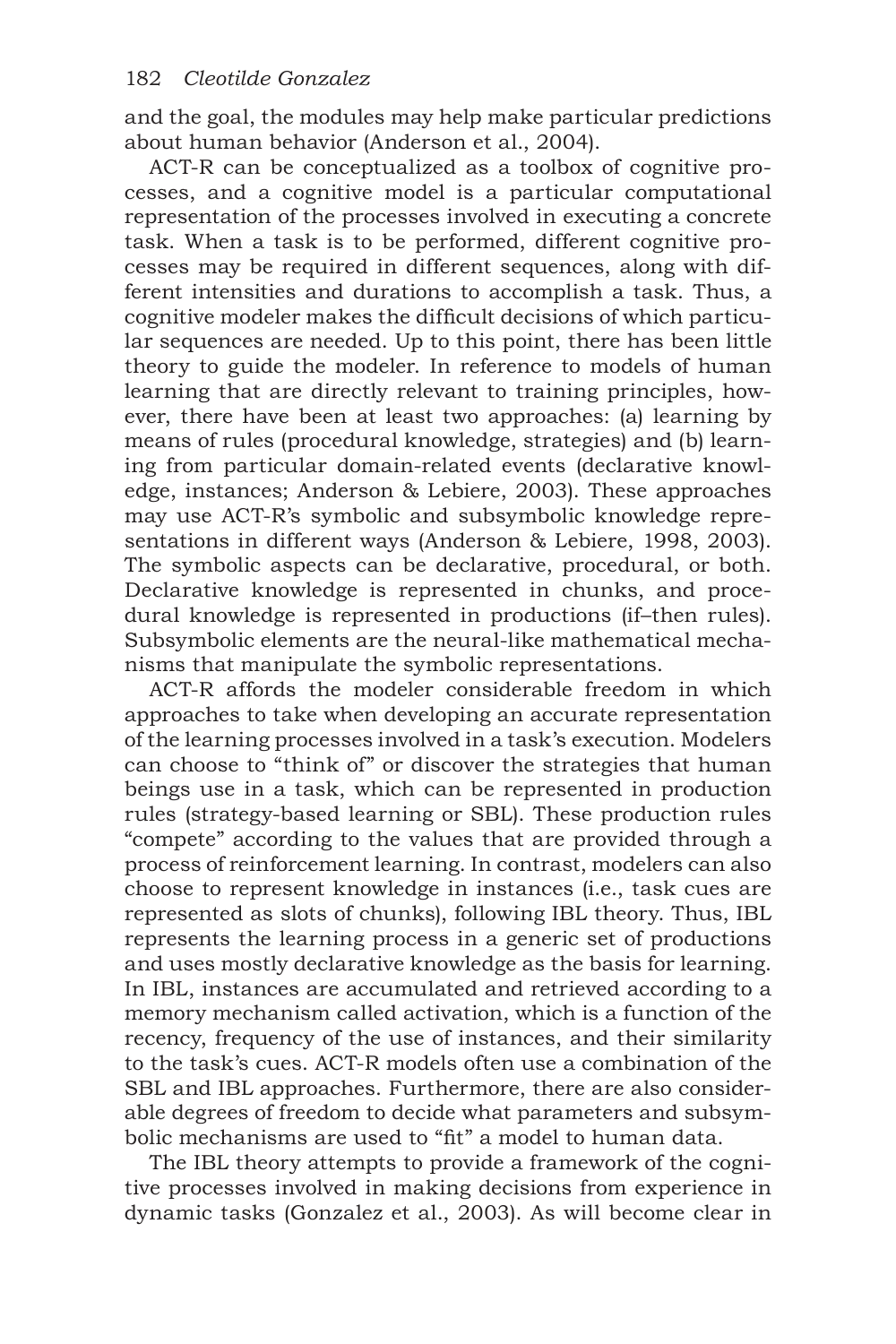the rest of the chapter, this framework helps reduce the degrees of freedom involved in modeling by adopting one particular perspective of learning from experience and exploration, which can be applied to a broad range of dynamic and repeated choice tasks. In modeling, the training effects illustrated in the chapter utilized IBL theory and other proposed ACT-R learning mechanisms. IBL theory will be introduced next, then computational models of three training principles will be summarized: speed– accuracy trade-off, training difficulty, and stimulus-response compatibility. Examples of modeling these three training principles will highlight the common and robust mechanisms of experiential learning used in IBL theory. The chapter will conclude with the presentation of the IBL tool, an easy-to-use computational approach that facilitates and frames the choices that modelers can take with IBL theory.

#### **Instance-Based Learning Theory**

IBL theory (Gonzalez et al., 2003; Gonzalez & Dutt, 2011) proposes a particular learning process free of fabricated and specific strategies, as well as concrete guidelines for the symbolic representation of information. The theory also uses a subset of subsymbolic learning mechanisms developed in and adapted from ACT-R. Thus, developing models that follow IBL theory reduces the number of decisions a modeler must make.

IBL theory was initially proposed to demonstrate how learning occurs in dynamic decision-making tasks (Gonzalez et al., 2003). An IBL model was implemented within the ACT-R architecture, and it was demonstrated how IBL theory and ACT-R parameters and processes were needed to account for human decision making in a complex task. IBL theory has more recently been used in other type of tasks, including simple binary choice tasks (Lebiere, Gonzalez, & Martin, 2007; Lejarraga, Dutt, & Gonzalez, in press), two-person game theory tasks (Gonzalez & Lebiere, 2005), and other dynamic control tasks (Martin, Gonzalez, & Lebiere, 2004).

An instance in IBL theory is a triplet containing the cues that define a situation, the actions that define a decision, and the expected or experienced value from an action in such a situation. Simply put, an instance is a concrete representation of the experience that a human acquires in terms of the task situation encountered, the decision made, and the outcome (feedback) obtained in the task. A modeler following the IBL theory must define the structure of a situation-decision-value instance. IBL's generic decision making process involves the following steps: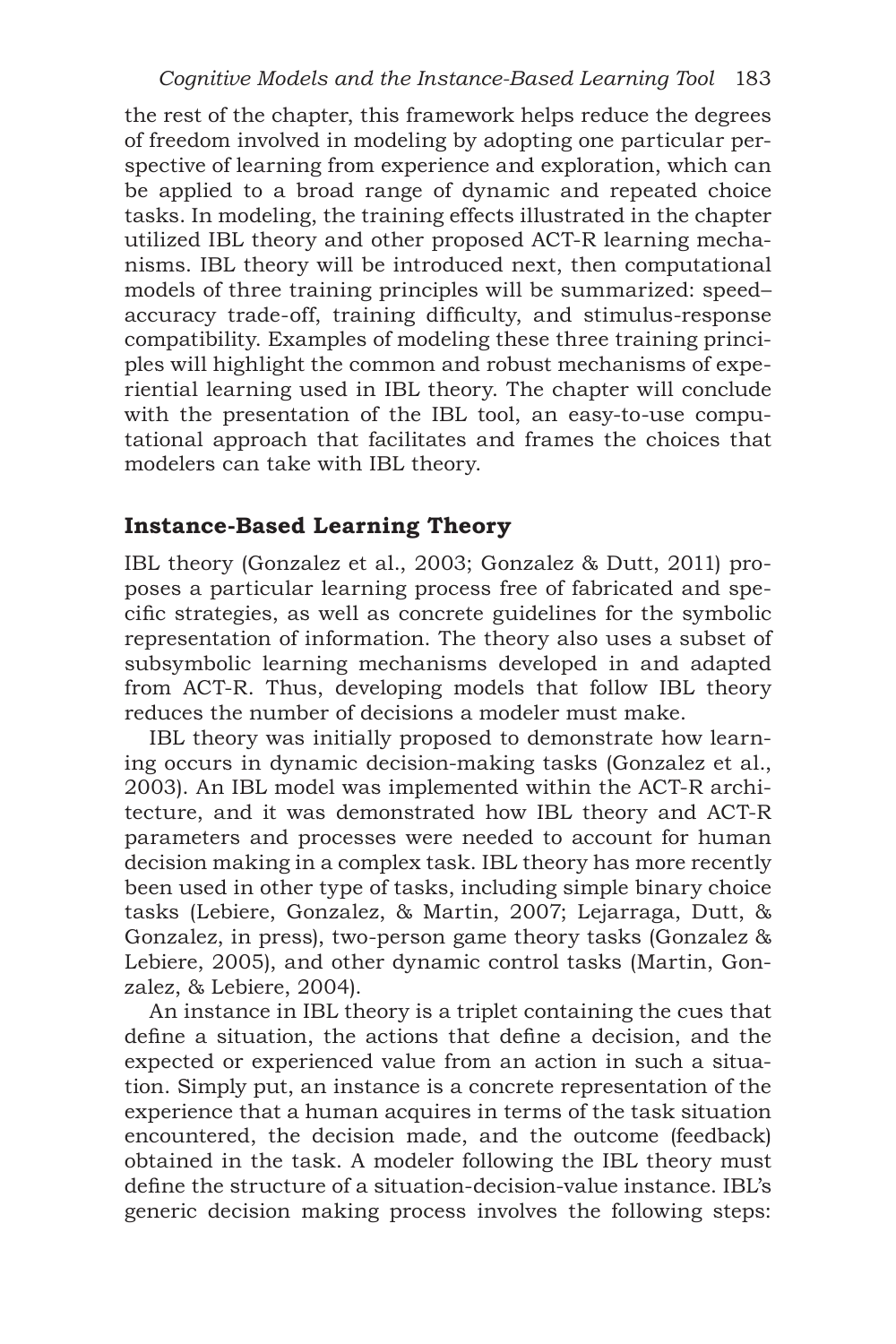*Recognition* (comparison of cues from the task to cues from memory); *Judgment* (the calculation of a decision's possible utility in a situation, either from past memory or from heuristics); *Choice* (the selection of the instance containing the highest utility); *Execution* (the act of making a decision based upon the chosen instance); and *Feedback* (the modification of the expected utility defined in the judgment process with the *experienced* utility after receiving the outcome from a decision made).

In making a choice, the IBL theory selects the alternative with the highest *blended value, V* (Gonzalez & Dutt, 2011; Lejarraga et al., in press) resulting from all instances belonging to an alternative. The blended value of alternative *j* is defined as

$$
V_j = \sum_{i=1}^n p_i x_i \tag{1}
$$

where  $x_i$  is the value of the observed outcome in the outcome slot of an instance *i* corresponding to the alternative *j*, and *pi* is the probability of that instance's retrieval from memory. The blended value of an alternative (its utility) is the sum of all observed outcomes  $x_i$  of corresponding instances in memory, weighted by their probability of retrieval*.* In any trial *t*, the probability of retrieving instance *i* from memory is a function of its activation relative to the activation of all other instances corresponding to that alternative, given by

$$
P_{i,t} = \frac{e^{A_{i,t}}/r}{\sum_{j} e^{A_{j,t}}/r}
$$
\n
$$
(2)
$$

where τ is random noise defined as  $= \sigma \times \sqrt{2}$  and  $\sigma$  is a free noise parameter. Noise in Equation 2 captures the imprecision of recalling instances from memory.

The activation of each instance in memory depends upon the *Activation* mechanism originally proposed in the ACT-R architecture (Anderson & Lebiere, 1998). For each trial *t*, the *Activation*  $A_{i,t}$  of instance *i* is:

$$
A_i = B_i + \sum_j W_j S_{ji} - D_i + \varepsilon \tag{3}
$$

The activation  $A_i$  of an instance *i* reflects how likely the instance would match a task cue at the current point of time, and the probability and speed of retrieval of that instance (Anderson & Lebiere, 1998). The activation is determined by the base-level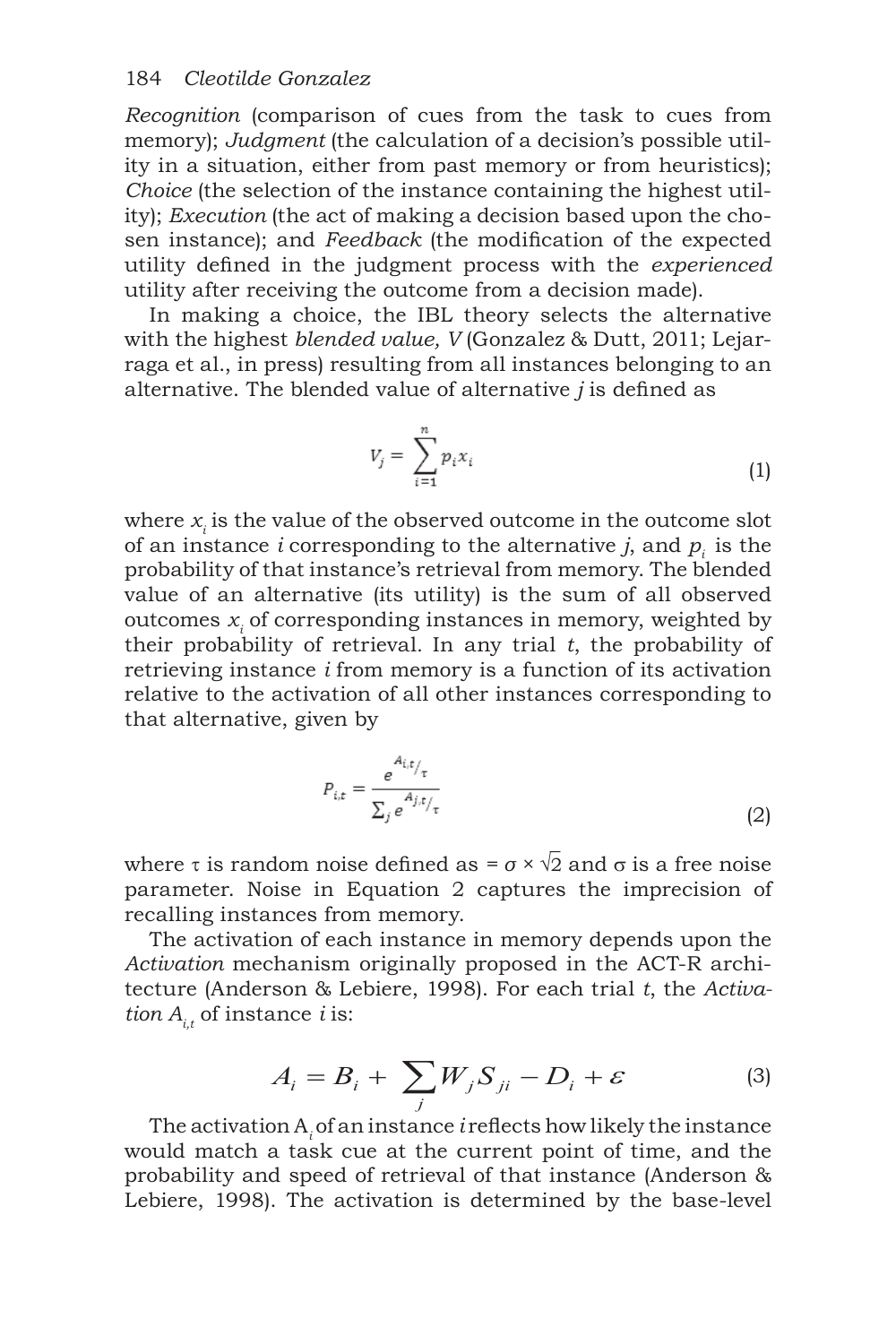activation  $B_i$ , the associative activation  $S_i$ , the mismatch penalty value  $D_i$ , and noise. The base-level activation  $B_i$  of the instance  $i$  reflects the recency and frequency of that instance's use.  $S_i$ reflects the impact of contextual values on the instance's activation, and *Di* is the degree to which the instance matches a context (i.e., the extent to which a given instance is similar to previously presented instances in each S slot). The noise parameter is a variable value associated with an instance. See detail information regarding each of the terms of the activation equation in Anderson and Lebiere (1998) and in Gonzalez, Best, Healy, Kole, and Bourne (2011).

 $S_i$  is defined by the sum of the source activation that an instance receives from the elements currently in attention (i.e., the task cues).  $W_i$  represents the attentional weighting of each element's *j* cues that are part of the current goal instance, and the  $S<sub>ii</sub>$  component represents the strengths of association that measures how often the instance *i* is needed when cue *j* is an element of the goal. ACT-R assumes that there is a limited total amount of attention (W, the sum of all *Wj* ) that one can be distributed over source objects. *W* is an ACT-R parameter that reflects the salience or attention given to an instance's cues. This salience helps create a contrast between relevant and irrelevant cues for the current goal that will help in maintaining information necessary for task performance. Thus, *W* influences the maintenance and prioritization of goals, attention to relevant and irrelevant information, and the amount of concurrent processing (Lovett, Reder, & Lebiere, 1999). Higher values of *W* facilitate the retrieval process by increasing spreading activation, whereas lower values reduce activation and increase the likelihood of retrieving incorrect items.

#### **Computational Models of Three Training Principles**

This section describes three examples of cognitive models developed to demonstrate the learning processes involved in three training principles (see chapters 2, 3, and 5): speed–accuracy trade-off attributable to fatigue, training difficulty, and stimulus-response compatibility. In each project, behavioral results are used from human experiments and human performance is compared to the results produced by the computational models in the same tasks. Furthermore, all three projects involve fitting human data and predictions on new, unknown conditions, which demonstrate one of the most important benefits of cognitive modeling. Note that a parallel modeling effort using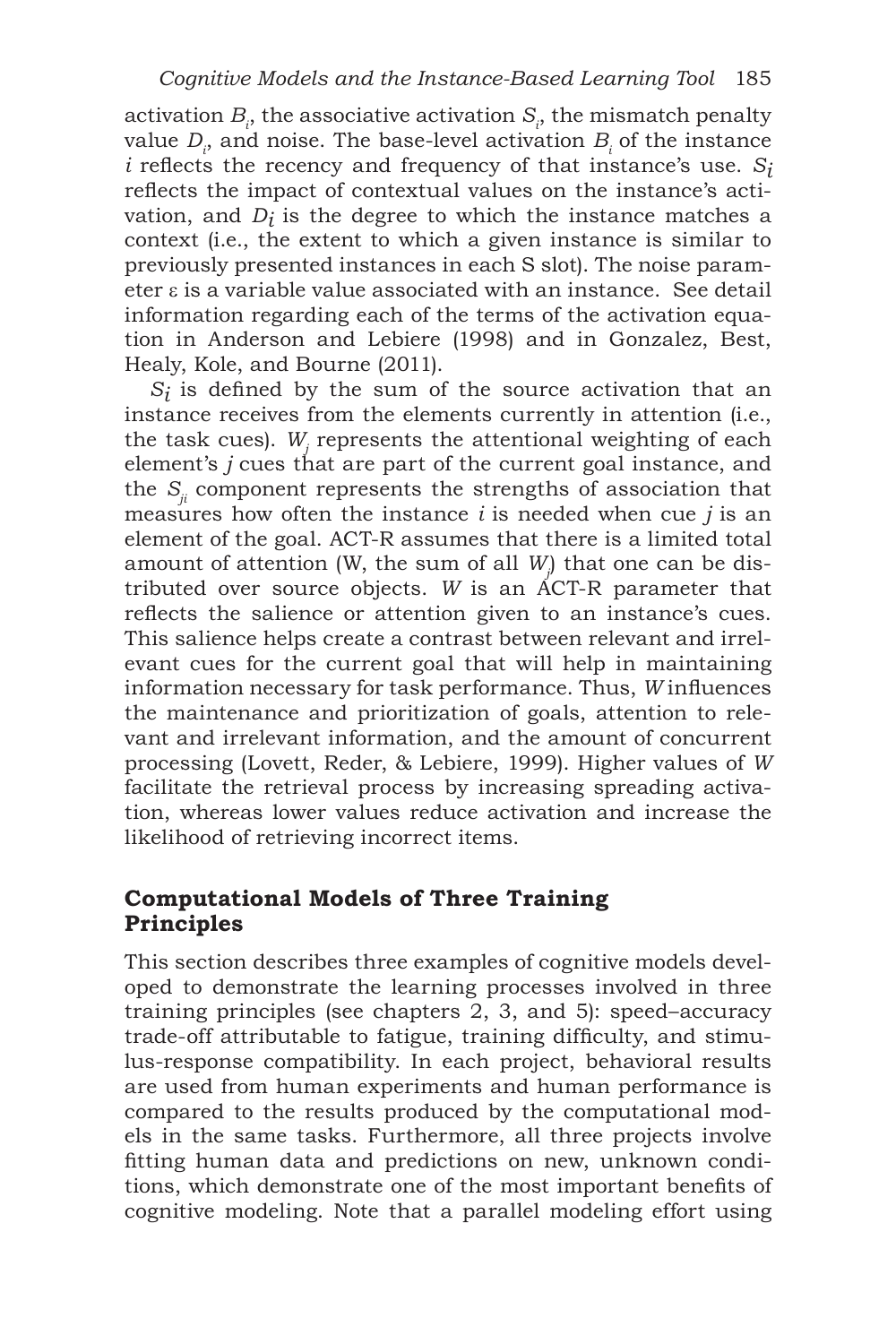IMPRINT, rather than ACT-R, is reported in chapter 10 for the first two training principles, and the two sets of models are evaluated and compared in chapter 11.

## *Models of Speed-Accuracy Trade-Off in a Data Entry Task*

Fatigue often results from prolonged work that is manifested as deterioration in performance along with skill acquisition (see chapter 2). On one hand, fatigue effects might be attributed to limitations of cognitive processes such as attention. For example, some models assert that cognitive resources are needed during task performance and that there is a limited amount to expend in the task (Wickens, 1984; see also chapter 4). Thus, monotonous and prolonged perceptual processing depletes this pool of resources, making it harder to maintain attention (Parasuraman, 1986) and often resulting in habituation (Mackworth, 1969). On the other hand, fatigue effects might be explained with arousal theories, which argue that performance decrements are due to the lack of stimulation needed to maintain alertness (Ballard, 1996). Often, sustained repetitive tasks are boring (Hoffman, Sherrick, & Warm, 1998), which produces decreases in arousal (Mackworth, 1969).

Gonzalez et al. (2011) presented a cognitive model representing the cognitive aspects of fatigue (e.g., attention) and fatigue itself as an arousal process. This was a model that followed initial work on fatigue modeling (Fu, Gonzalez, Healy, Kole, & Bourne, 2006; Gonzalez, Fu, Healy, Kole, & Bourne, 2006). The cognitive model was developed in the ACT-R architecture to represent the behavioral pattern observed in a number of experiments incorporating extended task performance, which resulted in both beneficial and deleterious performance effects (Healy, Kole, Buck-Gengler, & Bourne, 2004; Kole, Healy, & Bourne, 2008). Beneficial effects, demonstrated as a decrease in response latency over time, resulted from general skill acquisition and from specific learning or repetition priming attributable to the repeated occurrence of stimuli and responses. Deleterious effects, demonstrated as an increase in errors over time, have causes that are less clear, but might be attributed to *fatigue* or fatiguelike processes such as boredom, task disengagement, or loss of attention that builds across trials.

Following previous work (Jongman, 1998), Gonzalez et al. (2011) developed an ACT-R model of mental fatigue where both arousal and cognitive factors influence performance. The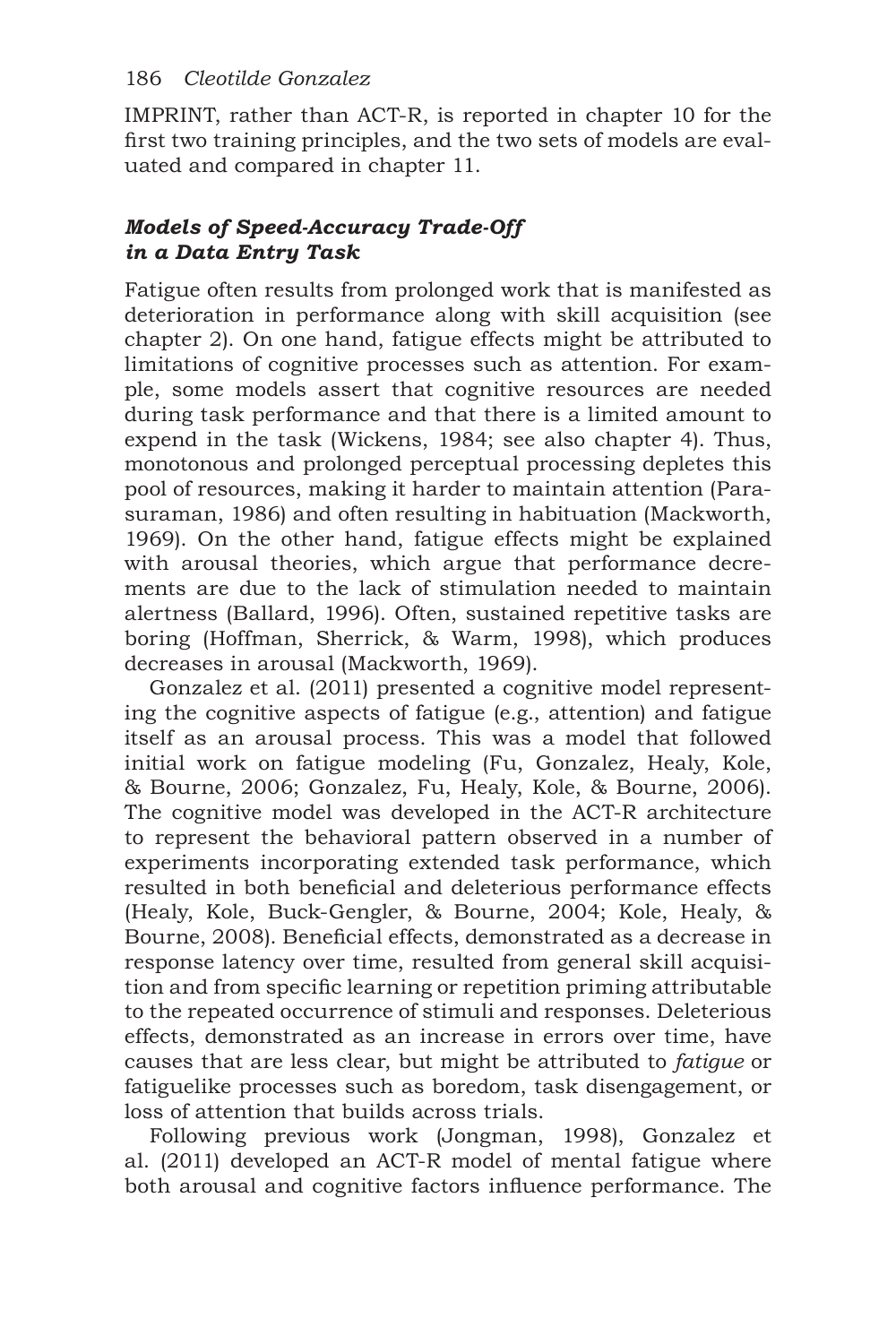task was data entry, which required subjects to read a fourdigit number and then type it on the computer. Two laboratory experiments were examined using the data entry task reported in Healy et al. (2004). Some of the results from this effort that involved comparisons of model predictions to human behavior for average response time and the proportion of correct responses are summarized. Figure 9.1 shows that the ACT-R model was able to capture the primary observation by Healy et al. (2004): that prolonged work resulted in both learning and fatigue effects, with learning effects dominating the speed measure and fatigue effects dominating the accuracy measure. Gonzalez et al. (2011) showed that prolonged work effects are captured by the combination of arousal and cognitive factors corresponding to two ACT-R sub-symbolic parameters in combination with the production compilation mechanism.



*Figure 9.1* Experiment 1 data from Healy et al. (2004) and ACT-R model fits to the data from Gonzalez et al. (2011).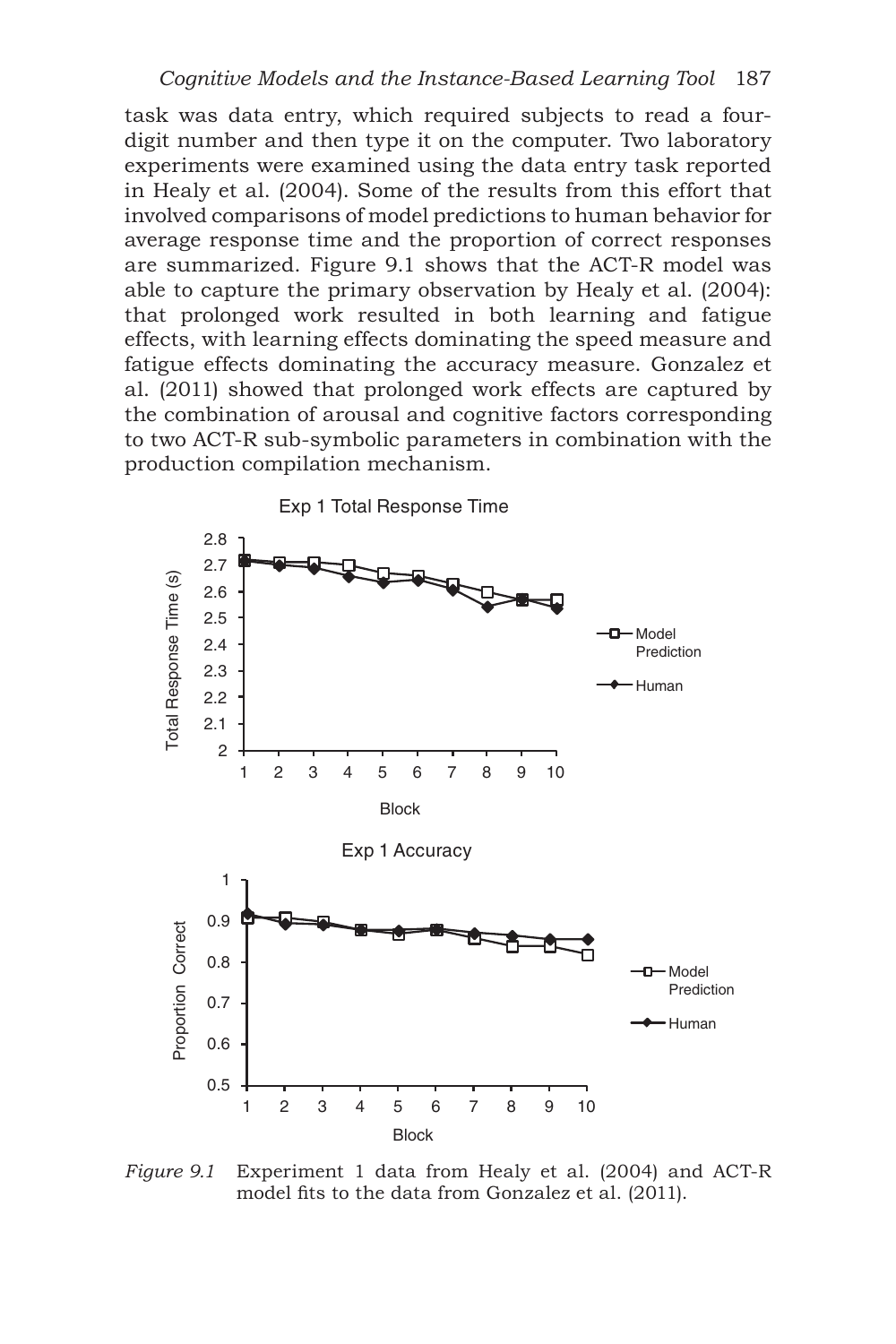## **Models of Training Difficulty Principle in the RADAR Task**

The training difficulty principle (see chapters 2 and 3) predicts that conditions that cause difficulty during learning would facilitate later retention and transfer. This principle was tested in a RADAR target detection and decision-making task (Gonzalez & Thomas, 2008), using laboratory experiments where, in some cases, the potential targets were nine military vehicles (e.g., submarine, helicopter, and jeep) (Young, Healy, Gonzalez, Dutt, & Bourne, 2011).

The goal in RADAR is to detect and eliminate hostile enemy targets by visually discriminating moving targets among moving distractors. RADAR is similar to military target visual detection devices, in which a moving target needs to be identified as a potential threat or not and a decision is made on how to best destroy that target. The task requires the participant to make both visual and memory searches. The participant must memorize a set of targets and then seek out one or more targets on a radar grid. A target threat may or may not be present among a set of moving blips. The blips—in the form of potential targets or blank masks—begin at the four corners of the grid and approach the center at a uniform rate. Detection of an enemy target must occur before the blips collapse in the center.

Models of the training difficulty principle in the RADAR task were developed under two perspectives, the IBL and SBL approaches, and compared (Gonzalez, Dutt, Healy, Young, & Bourne, 2009). The goal of the model comparison effort was to understand the processes by which behavior is represented, the constraints that the different approaches impose upon the task models, and the comparison of the two approaches' theoretical assumptions (Lebiere, Gonzalez, & Warwick, 2009).

The IBL model was based upon the IBL theory as presented above. The SBL model used four concrete strategies that varied in their effectiveness at performing the target detection task. One strategy was an optimal strategy, and three strategies were suboptimal. These strategies represented practically feasible ways to go about the task. The utility learning mechanism in ACT-R (Anderson et al., 2004) was used, by which the different strategies compete using a reinforcement learning algorithm. This algorithm produces a gradual transition from the suboptimal to the optimal strategies. When the model executes, there is a competition set up between the three suboptimal strategies and the optimal one. Although the suboptimal strategies are executed more often initially, the optimal strategy later picks up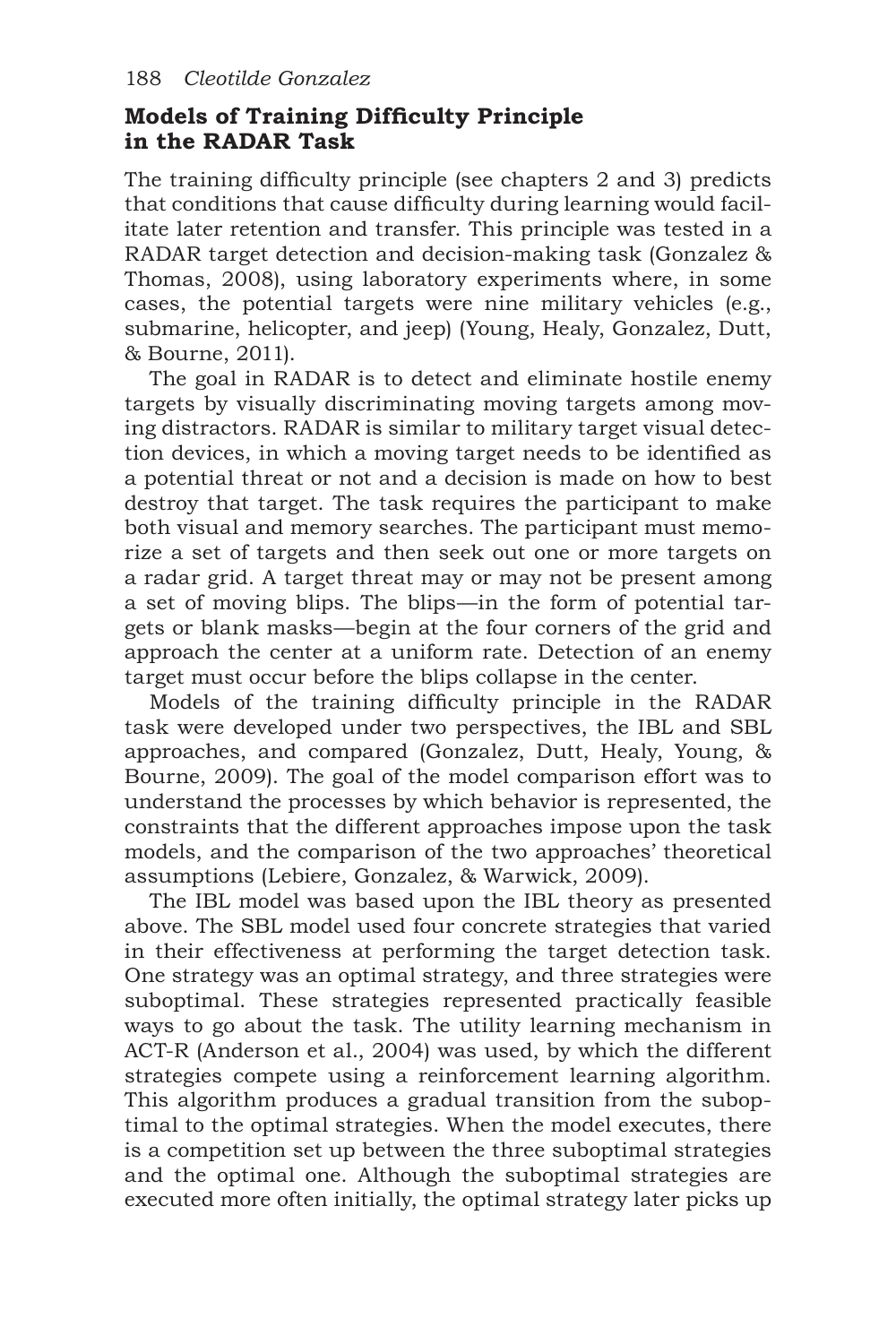in usage because of its increased utility through repeated positive rewards.

The SBL and IBL models were compared along two different dimensions: (a) fit: how well each model fits human learning data in the task; and (b) adaptability: how well each model that has been able to reproduce the way human beings learned in one task scenario behaves in new scenarios that are similar to or different from the training condition. The fit criterion is common in model comparisons, whereas the adaptability criterion is relatively new (Gluck, Bello, & Busemeyer, 2008). The adaptability criterion used here is similar to the generalization criterion method (Busemeyer & Wang, 2000), which divides observed data into two sets: a calibration or training set to estimate model parameters, and a validation or test set to determine predictive performance. However, the models' adaptability was further tested by examining their ability to adapt to new test conditions that are either similar to or different from the training conditions.

Figure 9.2 presents the average times for correct responses during the training phase, in four conditions that varied in the difficulty of target detection (Young et al., 2011). The 1+1 condition indicated the need to memorize one target and the presence of only one item on the RADAR screen. Thus, this was the easiest condition. The 4+4 condition indicated the need to memorize four targets and the presence of four items on the RADAR screen, making it the most difficult condition. The mappings of



*Figure 9.2* Average correct response times (ms) for CM 1+1, VM 1+1, CM 4+4, and VM 4+4 blocks in human data and SBL and IBL models during training. The error bars show 90% confidence intervals.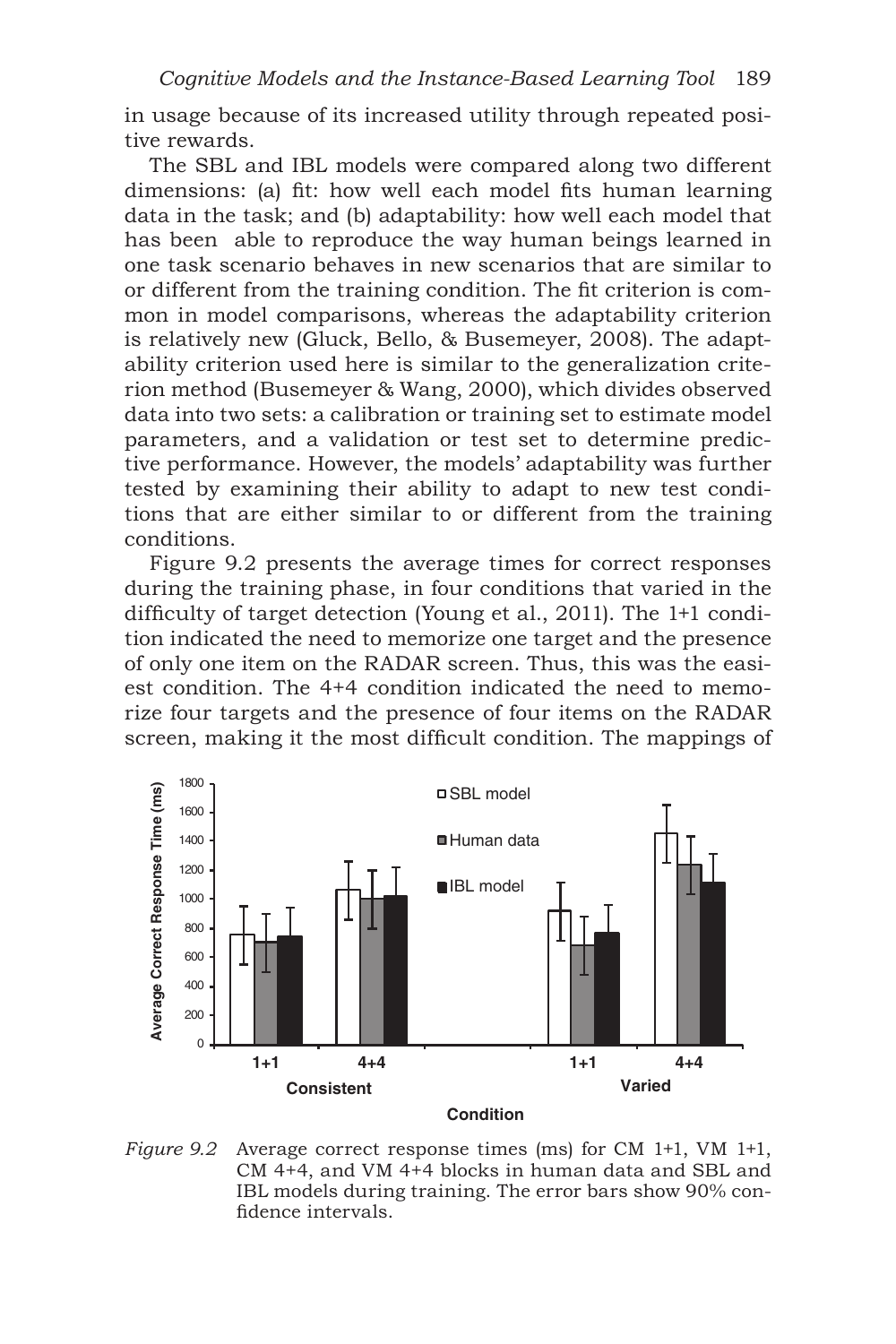the targets were either consistent (the target was always a target within a block of trials) or varied (the target was sometimes used as a distractor on a different trial within the same block).

As shown in Figure 9.2, both the IBL and SBL models fit the human data quite well, RMSD = 69 ms for IBL and RMSD = 163 ms for SBL. However, the SBL model seems to generate generally higher time values compared to human data, and it has a higher RMSD. This difference may be because the four strategies in the SBL model execute productions in a fixed time (50 ms per production). There is also no speedup in the correct response times due to this fixed strategy execution time, whereas the IBL model speeds up on account of activation-retrieval time acceleration. The retrieval time decreases if the instances' activation increases over blocks (Anderson & Lebiere, 1998). It is also clear from Figure 9.2 that both models take more time in the more difficult  $(4+4)$  blocks than in the easier blocks  $(1+1)$  for both consistent and varied target mappings. This finding demonstrates the effects of workload well known from behavioral studies of automaticity (Gonzalez & Thomas, 2008), which result from the extra time taken to process additional items.

Figure 9.3 demonstrates the effects of added difficulty in the task (Young et al., 2011). In the "Tone" condition, participants were required to count deviant tones (low and high frequency) among standard tones (medium frequency) playing in the background during the target detection task. As shown by both models, the tone condition takes slightly more time to process than silent trials because of an extra auditory production in both



*Figure 9.3* Average correct response times (ms) for silent and tone conditions for human data and SBL and IBL models during training. The error bars show 90% confidence intervals.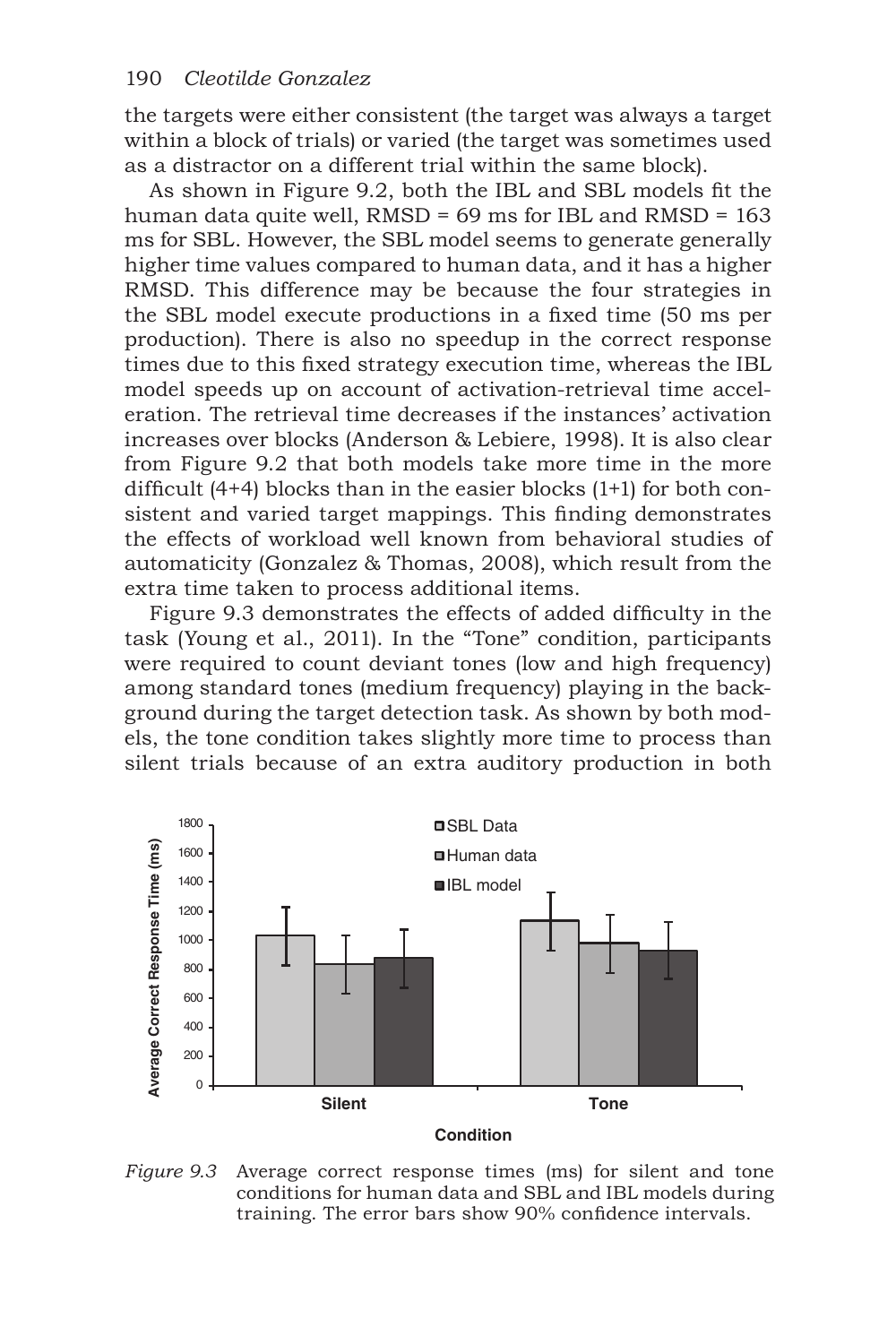models that processes the tones. Again, the difference between the time in the SBL model and human data is greater than the difference between the time in the IBL model and human data. The SBL model has no activation-retrieval speedup to compensate for time spent in tone counting, whereas there is such a speedup in the IBL model that reduces the overall time.

To test the adaptability of both models, transfer was compared from difficult to easier conditions (tone-to-silent) and easy to more difficult conditions (silent-to-tone). Figure 9.4 shows these results. The SBL model has an RMSD = 160 ms when it is trained in tone and transferred to silent, whereas the IBL



*Figure 9.4* Left panel: Average correct response times (ms) for human data and SBL and IBL models for training in the tone and testing in the silent condition. Right panel: Average correct response times (ms) for human data and SBL and IBL models for training in the silent and testing in the tone condition. The error bars show 90% confidence intervals.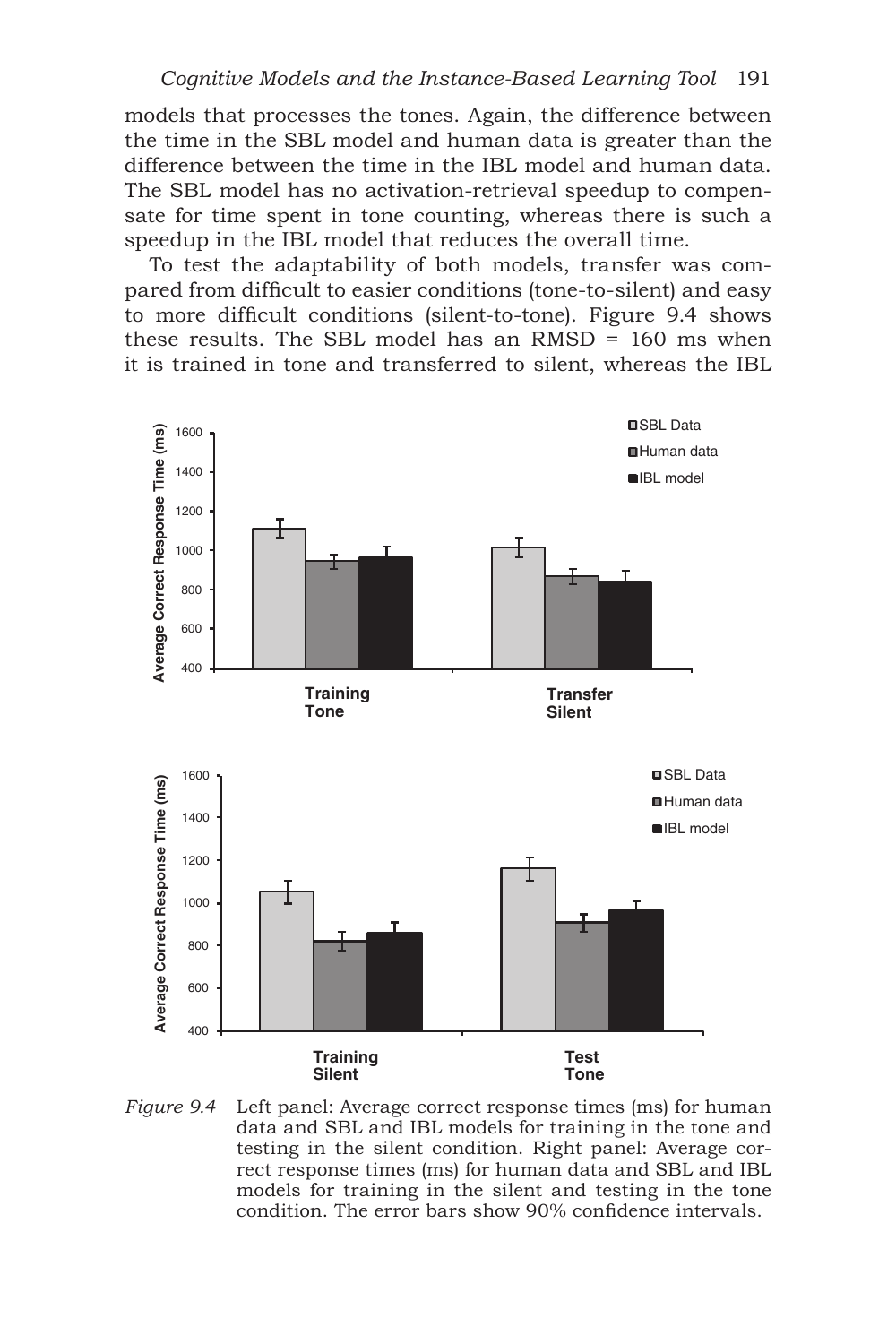model's RMSD = 50 ms. The SBL model's RMSD when trained in silent and transferred to tone is 248 ms, whereas the RMSD for the IBL model is 62 ms. Thus, one can conclude that both models are quite good according to the adaptability criterion, but the IBL model produces values closer to the human data than the SBL model. Although the numerical values are important, the IBL model has other advantages over the SBL model not shown in measurements: the changes in environmental conditions are captured in the instances stored and retrieved from memory, whereas the SBL approach is blind to those changes. The SBL model continues applying the same strategies at test, which might not be as effective as they were during training once the task conditions change. Also, the strategies in dynamic situations are often unknown a priori or difficult to define at all. Human beings are often unable to explain any rules or strategies used to solve a dynamic problem. Thus, the IBL approach is more appropriate for modeling dynamic decision making (Gonzalez et al., 2003) than the SBL approach.

## *Models of Stimulus-Response Compatibility*

The stimulus-response compatibility (SRC) training principle and the Simon effect, as discussed in both chapters 2 and 5, can be modeled using IBL theory (Dutt, Yamaguchi, Gonzalez, & Proctor, 2011; Yamaguchi, Dutt, Gonzalez, & Proctor, 2011). The SRC effect is characterized by faster responses when the stimulus and response locations correspond than when they do not. The effect is so robust that it is found even when stimulus location is irrelevant to the task, a variation known as the *Simon Effect* (Simon, 1990). Both SRC and Simon effects occur for visual and tactile stimuli, verbal and nonverbal symbols that convey location information (e.g., location words; Proctor, Yamaguchi, Zhang, & Vu, 2009), a variety of response modes (e.g., a steering wheel), and in more complex tasks such as flight operations (Yamaguchi & Proctor, 2006).

A dominant cognitive explanation of the faster RT with compatible stimuli and responses is the *dual-route account* (Proctor & Vu, 2006), which assumes two distinct response-selection processes characterized as direct and indirect routes. The indirect route is presumed to activate a response based on the intentions created through the instructed stimulus-response (S-R) mappings. In contrast, the direct route is presumed to activate automatically a response corresponding to the stimulus location, which facilitates response when it is correct but interferes when it is incorrect. Recent findings that the RT speedup can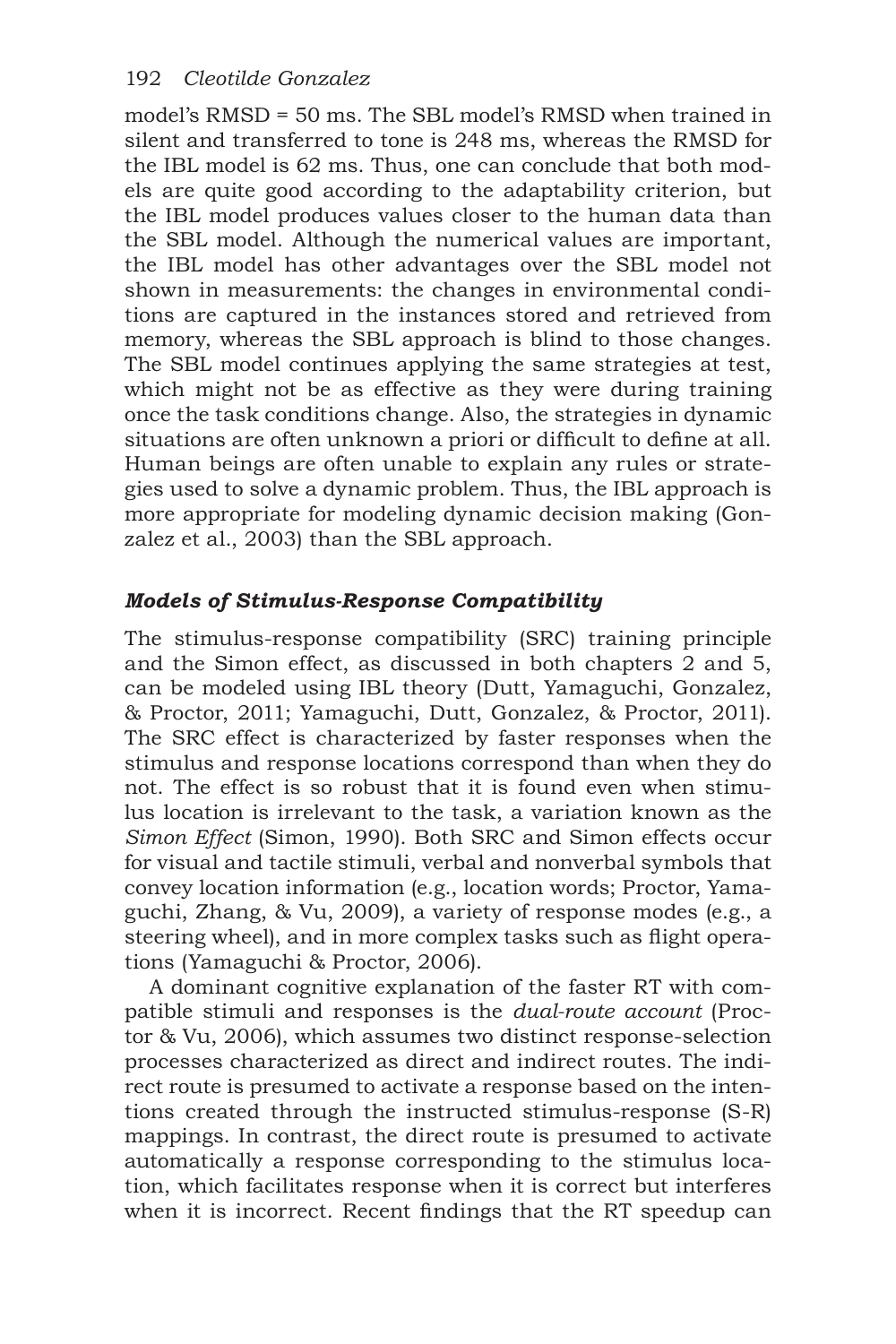be attenuated or even reversed in mixed-task conditions suggests that the response-selection process that gives rise to these effects is not as purely automatic (e.g., unconditional and independent of task goals) as it is often described in the literature. What is missing in the current literature is an account of the learning mechanism(s) that produce(s) the observed phenomena.

Dutt et al. (2011) provide an explanation of the observed learning effects using a computational model based on IBL theory. The IBL theory has both the direct (automatic) and the indirect (controlled) routes to model human performance in tasks where there is a slow transition from the indirect to the direct route over time. The presence of both routes enables IBL theory to explain how the cognitive processes are used, how SRC and Simon tasks become automatic, and how the performance can be captured when SRC and Simon tasks are intermixed, and to predict the behavior in novel task-mixing conditions. Furthermore, the results of the IBL model were compared to the human data in sequential trials for mixed Simon and SRC tasks, when the compatible (corresponding) or incompatible (noncorresponding) mapping repeats or switches in a SRC (Simon) task and when the Simon or SRC task repeats or switches.

In IBL theory, learning occurs through a progressive accumulation of decision instances in memory and by gradually moving from an exploration phase, where more explicit rules of action are used (the indirect route) to an exploitation phase, where instances retrieved from memory are used. This latter phase involves implicit recognition of familiar patterns and specific retrievals from memory, similar to the gradual process proposed in Logan's (1988) instance theory of automaticity. Thus, an IBL model starts within the indirect route, predicting the application of an action rule. The process then moves to the direct route, such that an instance is retrieved from memory to make a response. Under the direct route, if the task is SRC and the mapping is compatible, an instance closest in similarity to the task and mapping is retrieved from the memory. Because IBL theory works by retrieval of past experiences in the form of instances, a decrease in RT is expected when task and mapping repeat, compared to when either task, mapping, or both switch in mixed SRC and Simon tasks. This result occurs because the retrieval of a past instance is faster when it has been performed recently (recency effect) and/or frequently (frequency effect) under the direct route.

The discussion in Dutt et al. (2010) shows that the calibrated model is able to explain the RT observed in a human experiment. Furthermore, the same model without modification is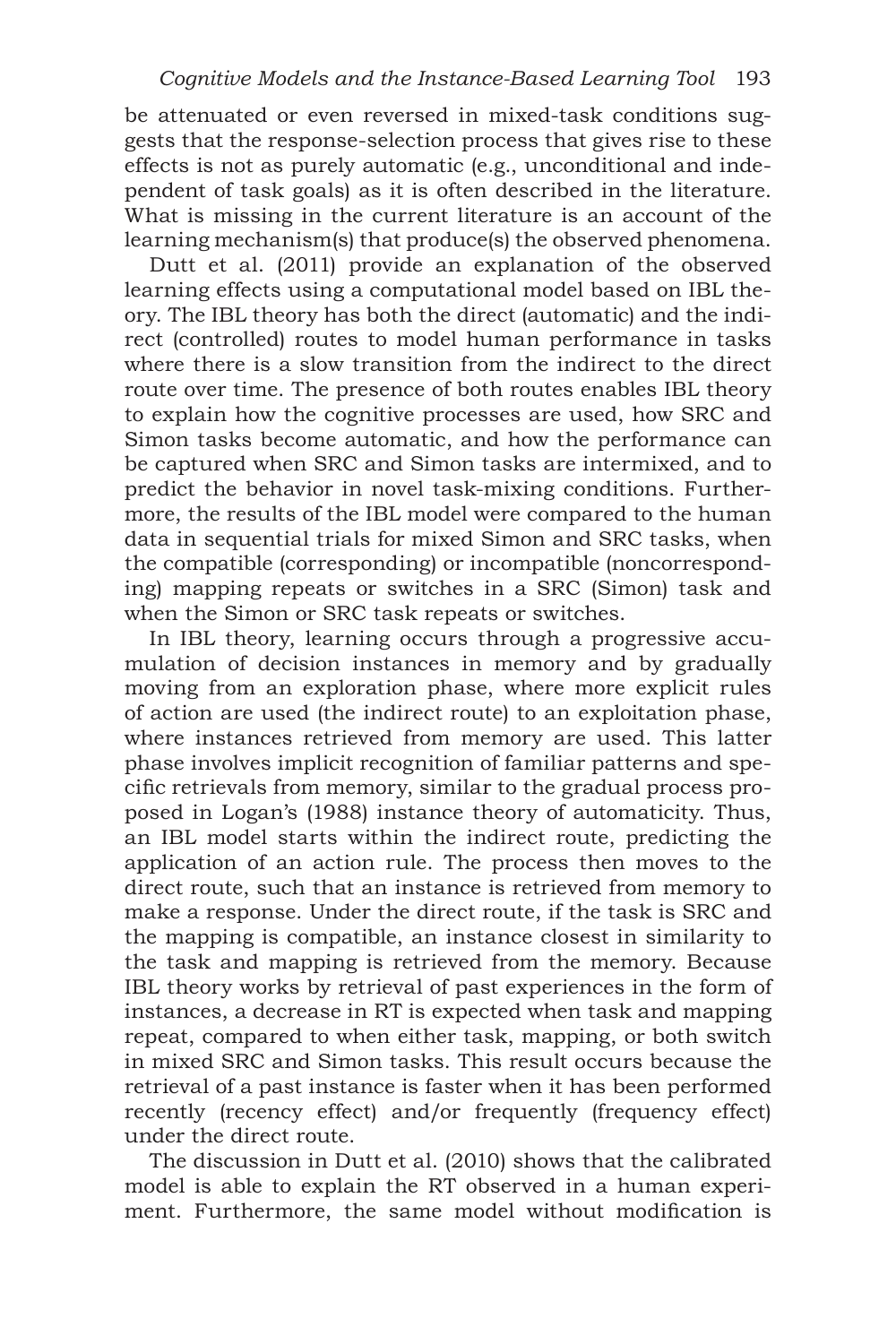

*Figure 9.5* The IBL model's fits to human data in different mappings of the SRC and Simon tasks. The error bars show 95% confidence intervals around the point estimate.

used to generate predictions in novel mixed task conditions. The model prediction's fit to human data reveals the role of recency and frequency in the mixed-task paradigm. Figure 9.5 shows that the IBL model results are very close to those of human participants. These fits capture the RTs in four different task trials, and the sequential task and mapping trials. The model fits were generally good with respect to practice and sequential effects in two experiments, suggesting that it provides a good account of the performance in mixed SRC/Simon tasks.

## **Making Computational Modeling Easy: IBL Tool**

Although "unification" as a scientific goal for the cognitive sciences is commendable (Newell, 1990), the representation of a full range of human behavior has proven to be a very complex challenge. Current cognitive architectures that embrace this unification goal are rare (but ACT-R is an exception). The unification goal has turned architectures into very complex systems that are often incomplete and difficult to use.

IBL is not the basis of a unified theory of human behavior. It is only a theory of dynamic decision making. Yet, it has shown robustness across a wide diversity of tasks that vary in their dynamic demands (see Gonzalez & Dutt, 2011; Lejarraga et al., in press) for concrete discussions and demonstrations, and the examples shown in this chapter add to these demonstrations.

This section presents a way in which cognitive modeling and the reuse of IBL theory as a whole can be facilitated: the creation of a simple-to-use tool that represents the unification and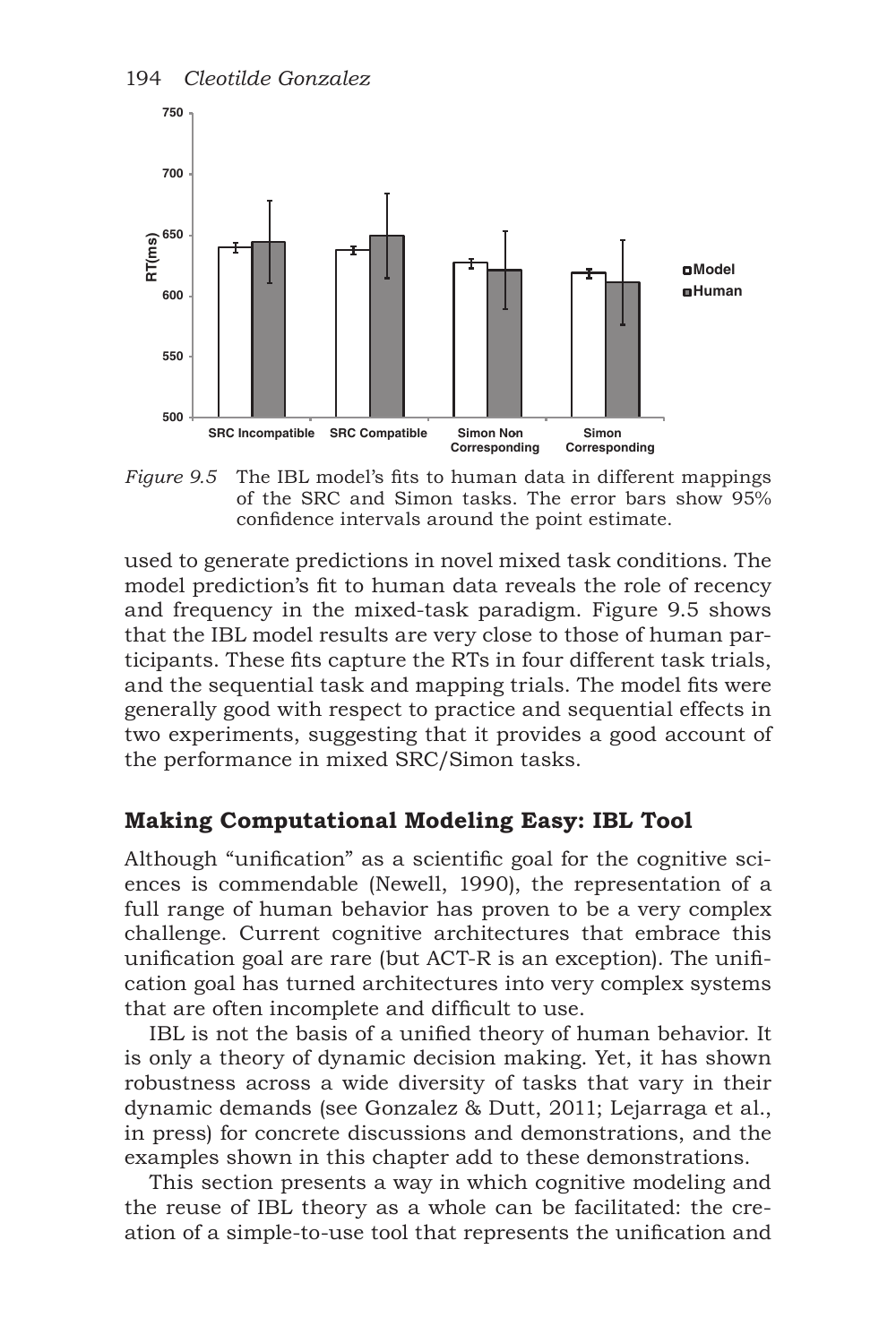constraints of IBL theory. The tool is built upon the ACT-R's subsymbolic mechanisms needed for IBL theory. The construction of a modeling tool will help demonstrate that IBL theory can make general predictions across many diverse tasks; rather than creating multiple, task-dependent models. It will also make the theory more accessible to the community of cognitive modelers and psychologists (a free copy of the tool is available at http://www. cmu.edu/ddmlab/). The tool is motivated and explained further in Dutt and Gonzalez (2011).

Figure 9.6 shows the architecture of the IBL tool, the stepby-step processes from the theory and the interaction with an "Environment," a task for which a model is developed. The IBL tool is an easy-to-use graphical user interface that uses a common mechanism of network communication between two computer applications (i.e., socket communication) to communicate remotely with the task. The tool allows the situation (S) and feedback (U) cues to be retrieved from the task environment, and the processed decisions (D) to be sent from the model to the task. Thus, the task may be developed in any programming language. Using socket interfaces for task communication is the only technical requirement to using the tool.



*Figure* 9.6 The IBL tool with five distinct IBL theory phases (Right) and the task Environment (Left).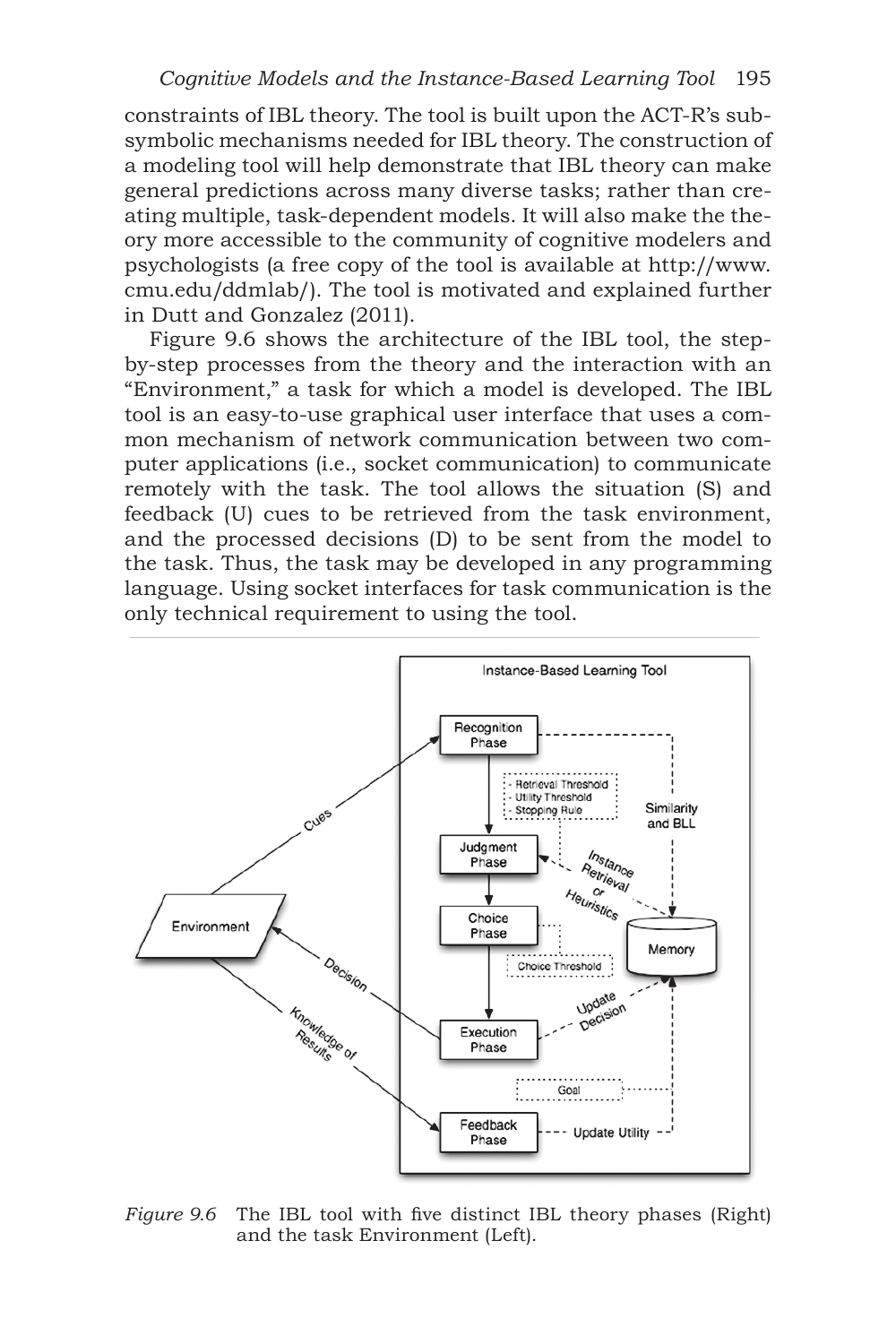The IBL tool takes a modeler step-by-step through the distinct process of IBL theory, making it easy to understand and intuitive for new modelers. Most importantly, these steps are a generic decision-making process that does not depend on the modeler's creativity to define (often complicated) decision-making strategies. Research has demonstrated that this process is generic enough to model most forms of decisions from experience (Gonzalez & Lebiere, 2005; Gonzalez et al., 2003; Lejarraga et al., in press). But the most relevant contribution of the IBL tool is to make the theory more accessible. The IBL tool makes it shareable, by bringing the theory closer to the end users; generalizable, by making it possible to use in different and diverse tasks; understandable, by making it easy to use in cognitive models; robust, by abstracting the specifics of its implementation independent of any specific programming language; communicable, by making the tool interact more easily and in a more standard way with tasks; and usable, by making the theory more transparent.

A step-by-step demonstration of building a cognitive model in the IBL tool for a particular task (the Iowa Gambling Task) is explained in Dutt and Gonzalez (2011). Once a modeler has defined the model's parameters and instance structure, the tool can simulate a number of model participants by connecting it to the task using well-known computer communication standards. These simulations provide the model's predictions regarding human behavior and performance in the task of interest.



*Figure 9.7* The fit of the IBL model developed in the IBL tool to human data for controls in the Iowa Gambling Task. See Dutt and Gonzalez (2011).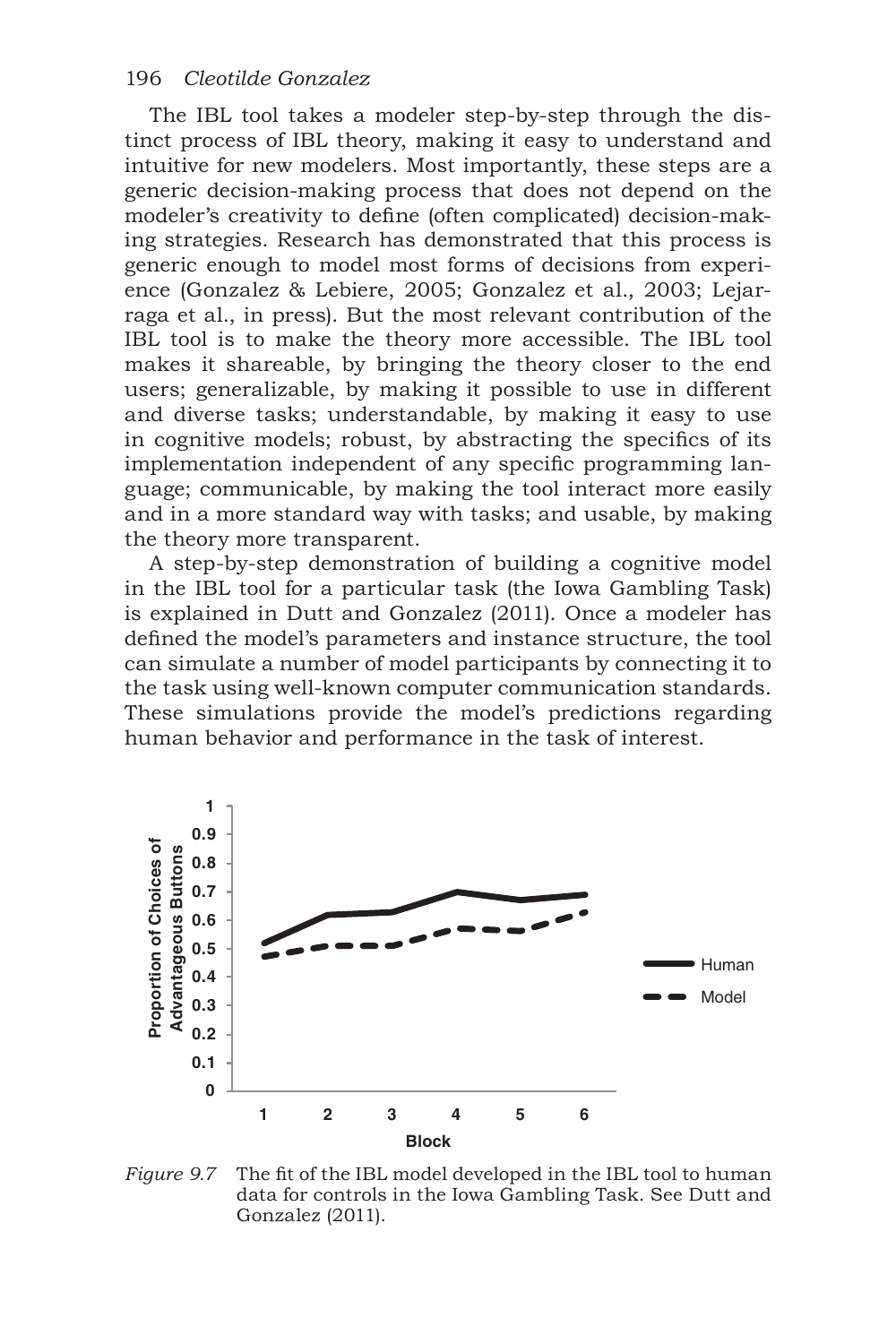Figure 9.7 shows the results obtained from running the IBL model of the Iowa Gambling Task in the IBL tool compared to that of a group of healthy human (control) participants run in the same task, as reported by Bishara et al. (2009). These results were obtained using the default values of the parameters in the tool. Thus, the intention was not to calibrate the model parameters to produce the best predictions for human data, but rather to use the Iowa Gambling Task as an example to explain the IBL tool. Figure 9.7 shows the proportion of choices for the two advantageous alternatives (out of a total of four options in the Iowa Gambling Task) over six blocks of 20 trials each. The proportion of choices has been averaged across all 32 human and model participants. Although the exact level of the values are discrepant, the model in the IBL tool set at default parameter values provides a reasonable prediction of the trend in the observed human behavior over the six blocks of the experiment (MSD =  $0.010$ ;  $r = 0.86$ ). In addition to the performance data, running a model in the IBL tool produces data on the values and dynamics of its mechanisms (e.g., activation, base-level learning, noise, and the values of the instance's situation-decisionvalue slots).

# **Conclusion**

Three projects involving computational representations of human behavior for three training principles are summarized: speed–accuracy trade-off attributable to fatigue, training difficulty, and stimulus-response compatibility. Taken together, these studies show that the ACT-R architecture and IBL theory presents an accurate and robust representation of the learning process in several training paradigms. Because IBL theory has also demonstrated accurate representations in many other tasks (see Gonzalez & Dutt, 2011, for a discussion), the theory is more general than it was initially conceived to be: IBL theory accounts for decisions from experience at many different levels. This ability is illustrated by the precision of the models' predictions in the projects described here. Moreover, the creation of an explicit computer tool that represents the theory can also give rise to interesting demonstrations and new questions and answers. The theory was embodied in the IBL tool, which is available for research purposes. This tool should allow for more widespread from the authors use of IBL theory as it helps facilitate a cognitive modeler's work.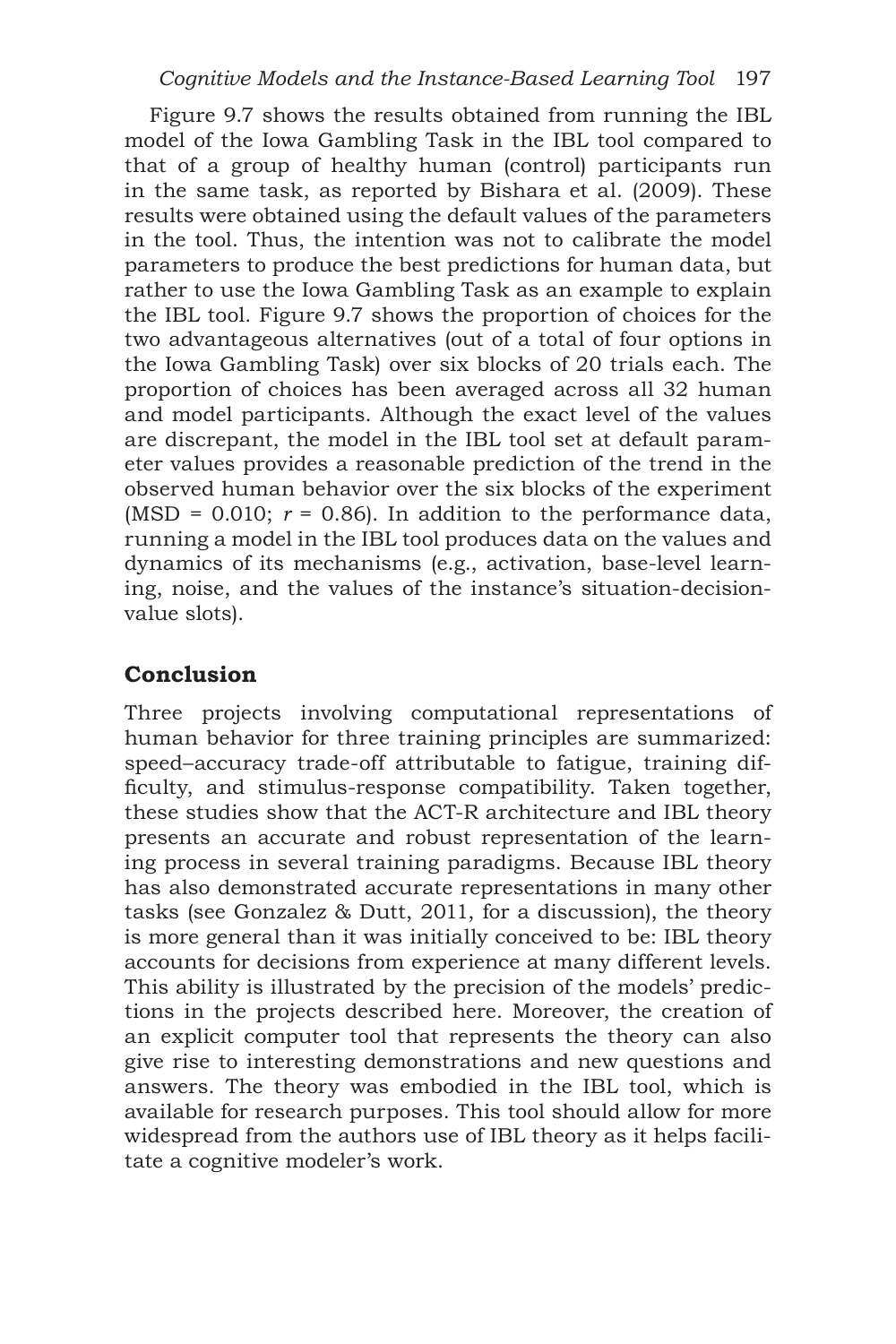## **References**

- Anderson, J. R., Bothell, D., Byrne, M. D., Douglass, S., Lebiere, C., & Qin, Y. (2004). An integrated theory of the mind. *Psychological Review, 111*, 1036–1060.
- Anderson, J. R., & Lebiere, C. (1998). *The atomic components of thought*. Hillsdale, NJ: Erlbaum.
- Anderson, J. R., & Lebiere, C. (2003). The Newell test for a theory of mind. *Behavioral and Brain Sciences, 26*, 587–639.
- Ballard, J. C. (1996). Computerized assessment of sustained attention: A review of factors affecting vigilance performance. *Journal of Clinical and Experimental Psychology, 18*, 843–863.
- Bishara, A. J., Pleskac, T. J., Fridberg, D. J., Yechiam, E., Lucas, J., Busemeyer, J. R., et al. (2009). Similar processes despite divergent behavior in two commonly used measures of risky decision making. *Journal of Behavioral Decision Making, 22*, 435–454.
- Busemeyer, J. R., & Wang, Y. M. (2000). Model comparison and model selections based on generalization criterion methodology. *Journal of Mathematical Psychology, 44*, 171–189.
- Dutt, V., & Gonzalez, C. (2011). *Making instance-based learning theory usable and understandable: The Instance-Based Learning Tool*. Manuscript under review.
- Dutt, V., Yamaguchi, M., Gonzalez, C., & Proctor, R. W. (2011). *An instance-based learning model of stimulus-response compatibility effects in mixed location-relevant and location-irrelevant tasks*. Manuscript under review.
- Fu, W., Gonzalez, C., Healy, A. F., Kole, J. A., & Bourne, L. E., Jr. (2006). Building predictive models of skill acquisition in a data entry task. In *Proceedings of the Human Factors and Ergonomics Society Annual Meeting* (*HFES 50th Annual Meeting*) (pp. 1122–1126). Santa Monica, CA: Human Factors and Ergonomics Society.
- Gluck, K., Bello, P., & Busemeyer, J. (2008). Introduction to the special issue. *Cognitive Science, 32*, 1245–1247.
- Gonzalez, C., Best, B. J., Healy, A. F., Kole, J. A., & Bourne, L. E., Jr. (2011). A cognitive modeling account of simultaneous learning and fatigue effects. *Cognitive Systems Research, 12*, 19–32.
- Gonzalez, C., & Dutt, V. (2011). Instance-based learning: Integrating decisions from experience in sampling and repeated choice paradigms. *Psychological Review, 118*, 523–551.
- Gonzalez, C., Dutt, V., Healy, A. F., Young, M. D., & Bourne, L. E. (2009). Comparison of instance and strategy models in ACT-R*.* In A. Howes, D. Peebles, & R. Cooper (Eds.), *Proceedings of the 9th International Conference on Cognitive Modeling—ICCM2009*. Manchester, UK.
- Gonzalez, C., Fu, W., Healy, A. F., Kole, J. A., & Bourne, L. E., Jr. (2006). ACT-R models of training data entry skills. In *Proceedings of the Conference on Behavior Representation in Modeling and Simulation (BRIMS 2006)* (pp. 101–109). Baltimore, MD.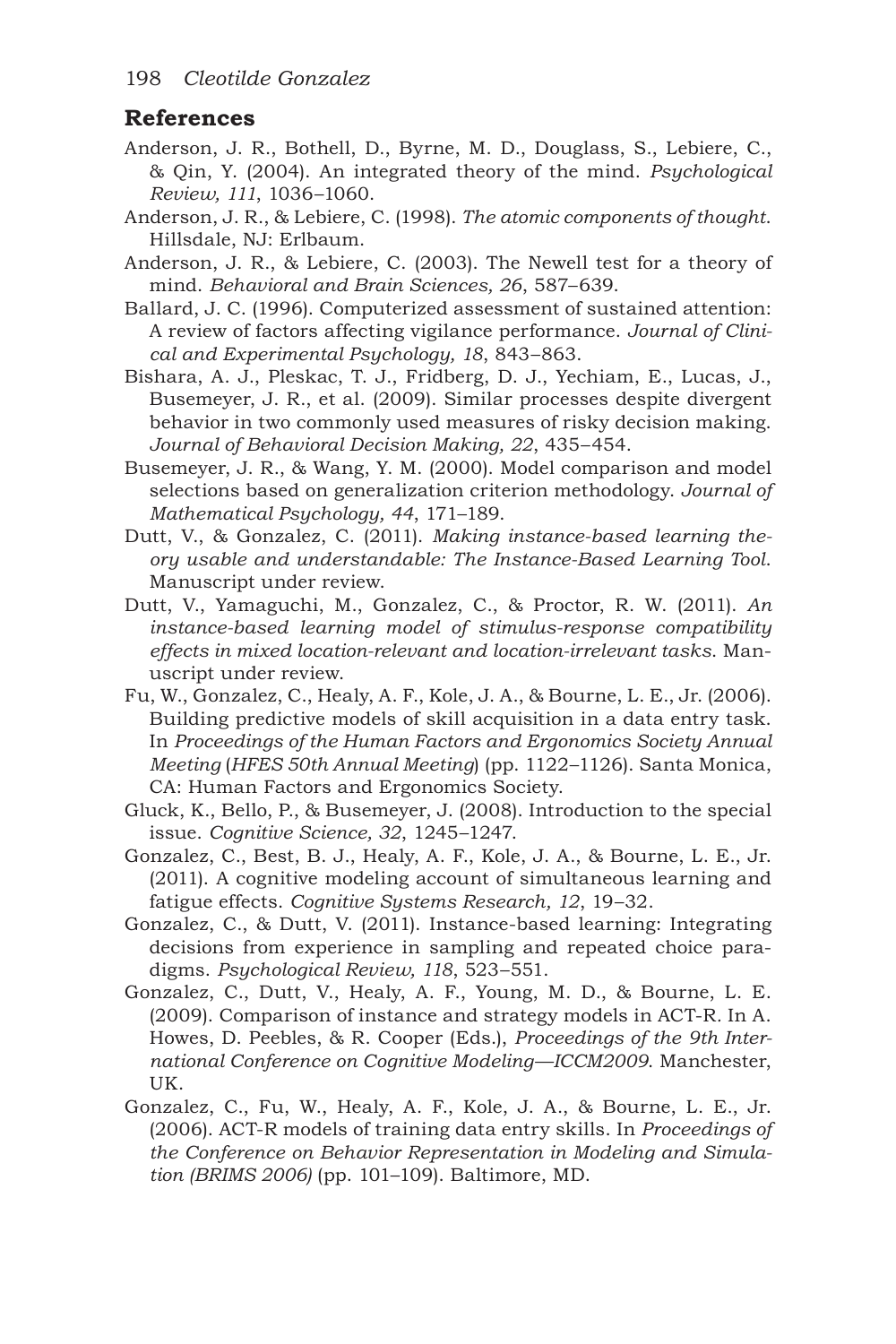- Gonzalez, C., & Lebiere, C. (2005). Instance-based cognitive models of decision making. In D. Zizzo & A. Courakis (Eds.), *Transfer of knowledge in economic decision-making* (pp. 148–165). New York: Palgrave Macmillan.
- Gonzalez, C., Lerch, J. F., & Lebiere, C. (2003). Instance-based learning in dynamic decision making. *Cognitive Science, 27*, 591–635.
- Gonzalez, C., & Thomas, R. P. (2008). Effects of automatic detection on dynamic decision making. *Journal of Cognitive Engineering and Decision Making, 2*, 328–348.
- Healy, A. F., Kole, J. A., Buck-Gengler, C. J., & Bourne, L. E., Jr. (2004). Effects of prolonged work on data entry speed and accuracy. *Journal of Experimental Psychology: Applied, 10*, 188–199.
- Hoffman, R. R., Sherrick, M. F., & Warm, J. S. (1998). *Viewing psychology as a whole: The integrative science of William N. Dember*. Washington DC: American Psychological Association.
- Jongman, G. M. G. (1998). How to fatigue ACT-R? In *Proceedings of the 2nd European Conference on Cognitive Modeling* (pp. 52–57). Nottingham, England: Nottingham University Press.
- Kole, J. A., Healy, A. F., & Bourne, L. E. (2008). Cognitive complications moderate the speed-accuracy tradeoff in data entry: A cognitive antidote to inhibition. *Applied Cognitive Psychology, 22*, 917–937.
- Lebiere, C., Gonzalez, C., & Martin, M. (2007). Instance-based decision making model of repeated binary choice*.* In R. L. Lewis, T. A. Polk & J. E. Laird (Eds.), *Proceedings of the 8th International Conference on Cognitive Modeling* (pp. 67–72). Ann Arbor, MI.
- Lebiere, C., Gonzalez, C., & Warwick, W. (2009). Convergence and constraints revealed in a qualitative model comparison. *Journal of Cognitive Engineering and Decision Making, 3*, 131–155.
- Lejarraga, T., Dutt, V., & Gonzalez, C. (in press). Instance-based learning: A general model of repeated binary choice. *Journal of Behavioral Decision Making*.
- Logan, G. D. (1988). Toward an instance theory of automatization. *Psychological Review, 95*, 492–527.
- Lovett, M. C., Reder, L. M., & Lebiere, C. (1999). Modeling working memory in a unified architecture: An ACT-R perspective. In A. Miyake & P. Shah (Eds.), *Models of working memory: Mechanisms of active maintenance and executive control* (pp. 135–182). New York: Cambridge University Press.
- Mackworth, J. F. (1969). *Vigilance and habituation*. Harmondsworth, England: Penguin Books.
- Martin, M. K., Gonzalez, C., & Lebiere, C. (2004). Learning to make decisions in dynamic environments: ACT-R plays the beer game*.* In M. C. Lovett, C. D. Schunn, C. Lebiere, & P. Munro (Eds.), *Proceedings of the Sixth International Conference on Cognitive Modeling* (Vol. 420, pp. 178–183). Mahwah, NJ: Erlbaum.
- Newell, A. (1990). *Unified theories of cognition*. Cambridge, MA: Harvard University Press.
- Parasuraman, R. (1986). Vigilance, monitoring, and search. In K. Boff, L. Kaufman, & J. Thomas (Eds.), *Handbook of perception and human*